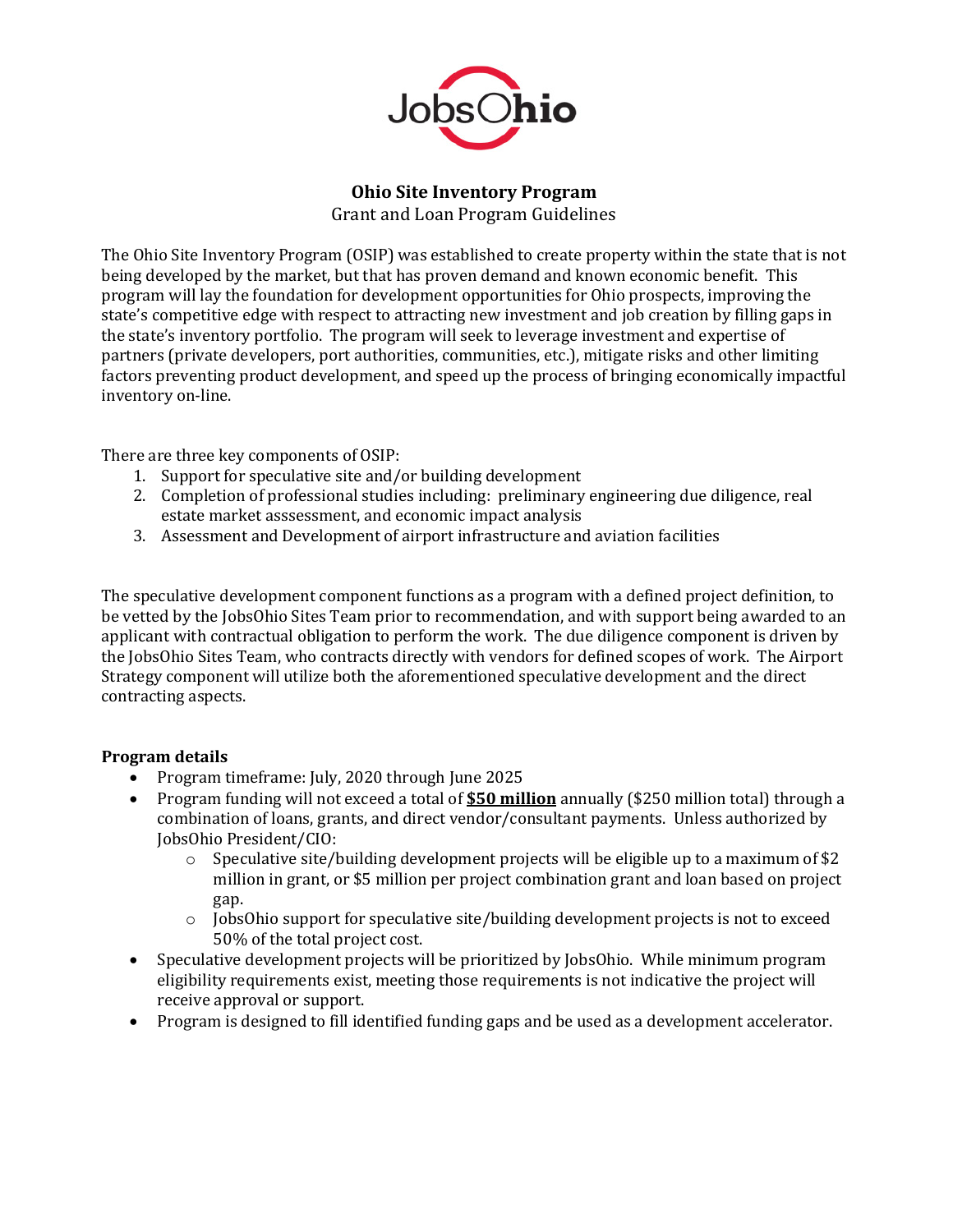### **Guiding principles for program**

- Primary focus is on filling known and/or proven inventory gaps aligning with JobsOhio's targeted industry sectors, and not on community development efforts striving to improve quality of life in a given location.
- These projects should not have an end user identified; however, there should be demonstrated demand for the inventory being created.
- Objective is to assist in spurring development activity across Ohio; however, there is no guarantee financial support will be divided equally across the state, or the six JobsOhio defined regions.
- JobsOhio seeks a diverse statewide portfolio of different inventory types and locations (e.g. urban vs. suburban vs. rural, office vs. R&D vs. industrial, food grade buildings vs. general warehouse vs. heavily infrastructured sites, etc.).

#### **Eligible Speculative Development Applicants**

- Eligible applicants include businesses, developers, non-profits, port authorities, or local governments.
- Applicant must have ownership or control of the property, or an option or development agreement with a cooperative landowner.
- Beneficiary cannot be the contaminator of environmental issues if such exist.

### **Eligible Speculative Development Projects**

- Greenfield and brownfield sites are both eligible. For brownfields, the site may or may not be contaminated. The site is still eligible if it received Clean Ohio or other clean up funding in the past. A Phase I must be completed before applying (and a Phase II completed if required by the Phase I).
- For speculative site development (no proposed speculative building), sites should be at least 30 contiguous developable acres. Larger acreage fully infrastructured opportunities will be prioritized. Smaller site development opportunities in urban areas will require greater justification, preferably with an associated redevelopment component to be considered.
- For speculative building development, physical characteristics such as ceiling height, column spacing, floor thickness, square footage, etc. should align with industry trends and JobsOhio reactive site selection data.
- Participation from an experienced developer to lead the redevelopment and marketing of the site is strongly encouraged.
	- $\circ$  The developer must commit to having a detailed development plan including the following:
		- Appraisal
		- Market analysis
		- Remediation plan (if applicable)
		- $\blacksquare$  Site plan
		- Business plan (vision/planned reuse, pro-forma, sources & uses, financing plan & investor information, etc.)
		- Qualified cost estimates
		- Marketing plan for the property
		- Development time frame; remediation (when applicable) and construction schedule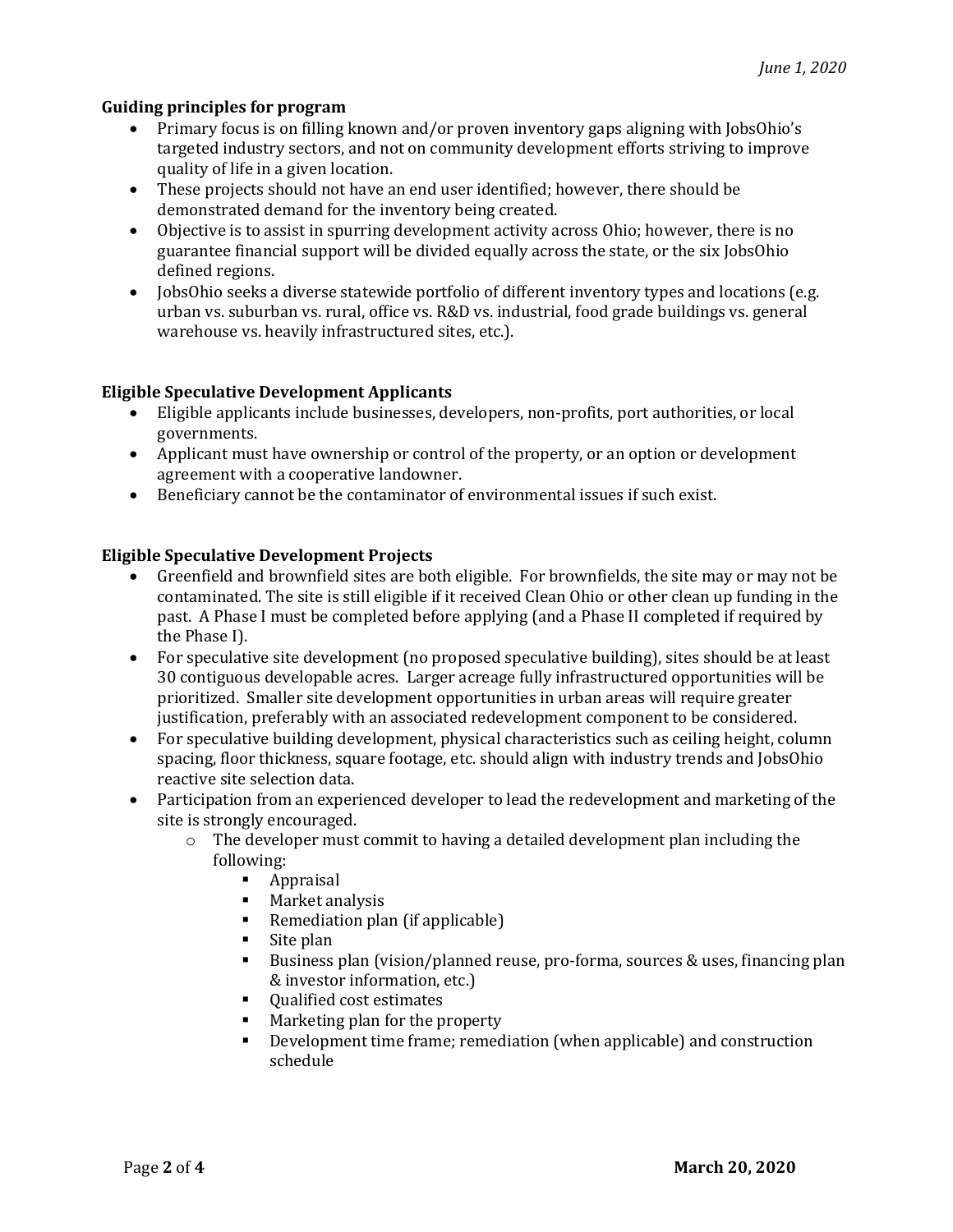# **Speculative Development End Uses**

- Eligible
	- $\circ$  Light to heavy industrial sites, parks, and buildings
	- $\circ$  Sites and buildings suitable for warehousing and distribution
	- o Office buildings
		- Preference is for office building projects to be located in a downtown/urban core
		- **•** If the proposed development is mixed use, ineligible end use components (e.g. retail/multi-family) should not exceed 20% of the total square footage.
	- $\circ$  Buildings suitable for supporting research and development activities
	- $\circ$  Sites suitable for supporting future development of business parks
	- $\circ$  Developed property must be suitable for an eligible end user aligned with a JobsOhio targeted industry sector.
- Ineligible
	- $\circ$  Recreational Parks
	- o Residential
	- o Retail
	- o Hotels
	- o Hospitals
	- $\circ$  Parking lots/garages
	- $\circ$  Entertainment venues

#### **Eligible Speculative Development Costs**

- Site Preparation
- New building construction
- Infrastructure (utilities, roads, rail, docks, etc.)
	- On-site (may be new or upgraded)
	- Off-site (e.g. utility lines, municipal plant improvements, substation improvements, etc.)
- For Redevelopment Projects
	- o Demolition
	- $\circ$  Environmental Remediation
	- o Environmental Testing and Lab Fees
	- $\circ$  Building Renovation
	- o Removal & Disposal of Universal and Construction Waste
	- o Asbestos Abatement
	- o Lead Based Paint Abatement

#### **Special Considerations for Speculative Development Costs**

The following items will be considered for eligibility on a case-by-case basis:

- o Administrative or general project management costs
- $\circ$  Engineering services
- $\circ$  Planning fees and material costs
- $\circ$  Other relevant professional fees
- $\circ$  Parking lots (only when used as an environmental control)
- o Partially or Potentially Eligible Costs
	- Building and/or land acquisition \*
	- **•** Legal fees associated with an environmental remediation project  $**$
	- Real estate brokerage engagement and site marketing costs \*\*